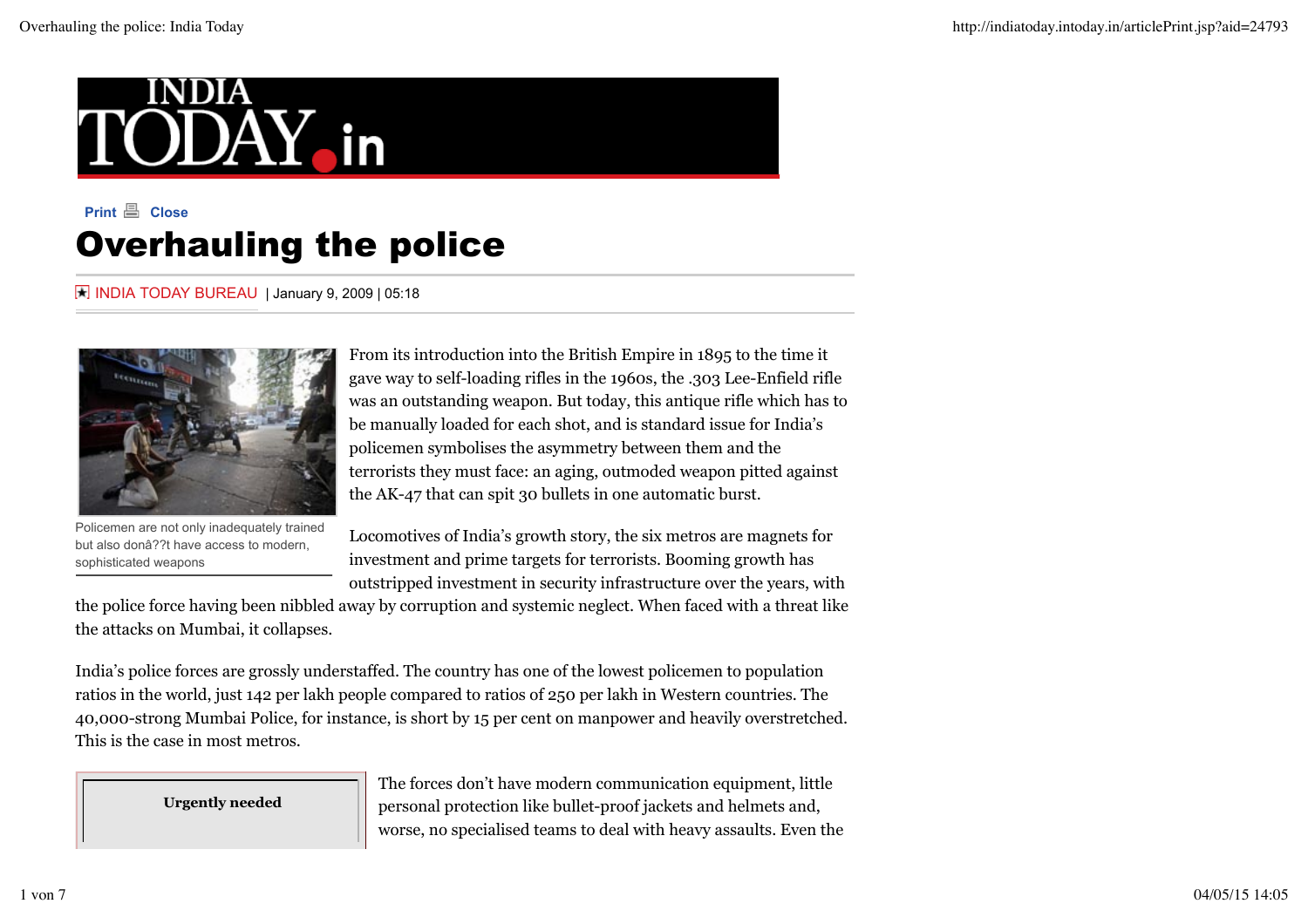- 1 lakh Level III bullet-proof jacket Rs 300 crore
- 1 lakh Kevlar helmets Rs 100 crore
- 1 lakh automatic carbines to replace.303 / SLR rifles Rs 5,000 crore

bomb disposal squads are understaffed and underequipped. There is also an asymmetry between the Centre and states when it comes to technology and fighting terror. Part of this has to do with the legacy of the 1980s where terror was essentially confined to north India— Punjab, Jammu and Kashmir and New Delhi.

The Home Ministry created the National Security Guard (NSG), a one-stop shop to deal with hijackings, bomb threats and urban assaults. With terrorism spreading into the hinterland and the new spectre of suicide commandos, metro police forces have been

caught unprepared.

Metros are now abjectly dependent on distantly located forces like the NSG not only for the Special Force personnel but also for bomb squads and postblast forensic investigations. Funds are left unutilised. For instance, in 2006-07, states spent just over 60 per cent of liberal Central grants, returning unspent money even as the backlog of basic equipment like X-ray machines, modern weapons and communication tools, piled up.

There is little that has not been already said about the crying need to reform the police force. At least five police reform committees since 1998 headed by Julio Ribeiro, Justice Malimath, Padmanabhaiah, Soli Sorabjee and Veerappa Moily have said repeated ad nauseum.

| Police-to-population ratio in select<br>countries |                            |  |
|---------------------------------------------------|----------------------------|--|
| Country                                           | Police per lakh population |  |
| India                                             | 142                        |  |
| Japan                                             | 175                        |  |

"It would be prudent for the policy makers to realise that the present-day challenge to internal security, especially those posed by covert designs of Pakistan's ISI or Maoist-Marxist extremist groups are of such a nature that to meet them effectively, the country needs a highly motivated, professionally skilled, infrastructurally self-sufficient and sophisticatedly-trained police force," the Padmanabhaiah Committee noted presciently in 2000. Two years ago, the Second Administrative Commission headed by Moily listed inadequate training and infrastructure for the police was one of a dozen weaknesses in the legal framework.

To see the difference training and infrastructure can make to the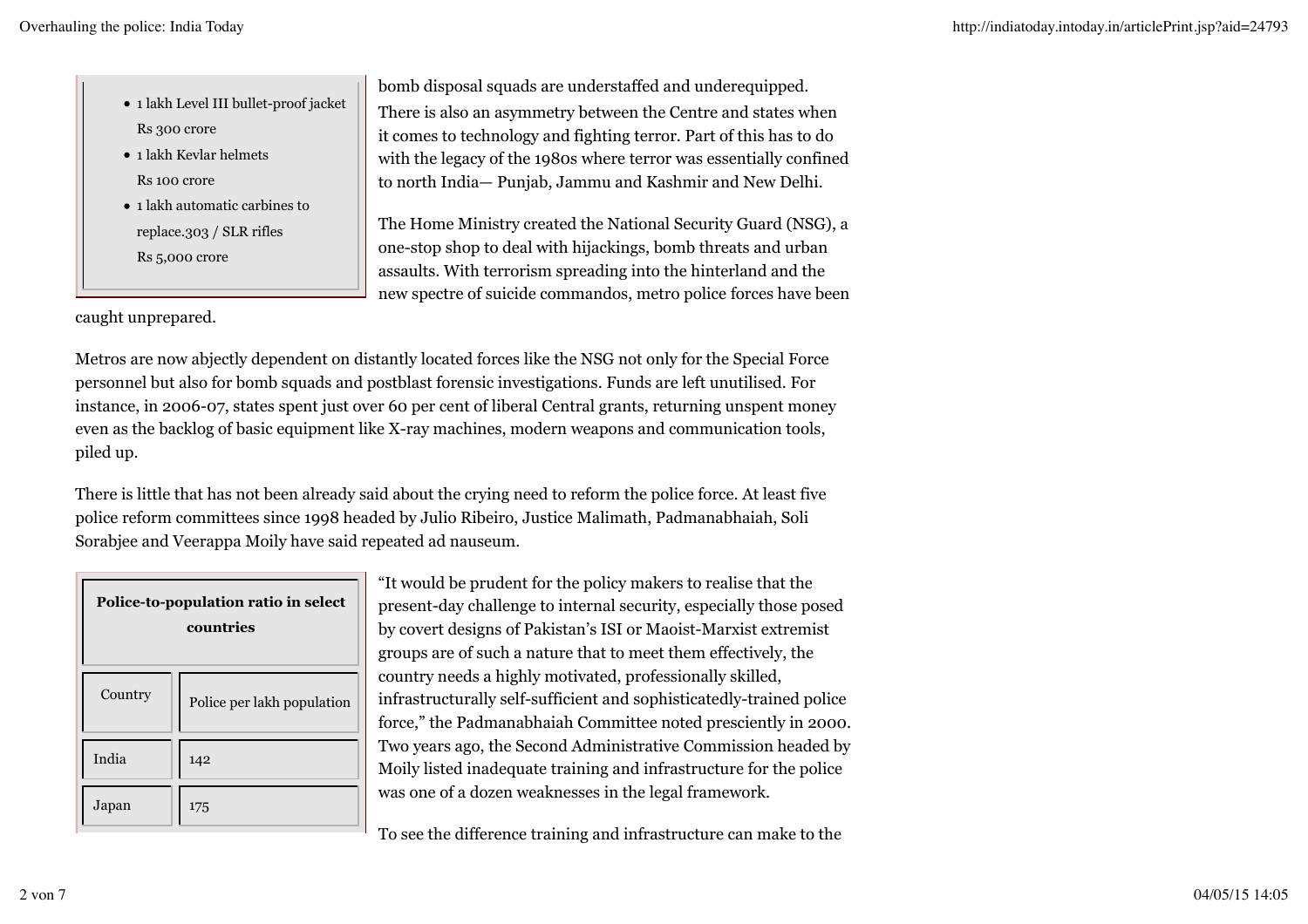| <b>UK</b>                          | 200 |  |
|------------------------------------|-----|--|
| Germany                            | 300 |  |
| Australia                          | 290 |  |
| <b>USA</b>                         | 315 |  |
| Courtesy: Ministry of Home Affairs |     |  |

police force, one has to visit the Counter Terrorism and Jungle Warfare School at Kanker in Chhattisgarh where state policemen undergo a six-month course. Besides equipping them to use modern weapons, the training physically conditions them, sharpens their reflexes and trains them to take the initiative in ambushes. The results are there to see. A kill ratio of five policemen for every Naxalite has been reversed to one policeman for five Naxalites in three years. The Home Ministry's plan to set up 20 such schools all over the country is a vindication of the need for such a reorientation.

An ideal place to begin changing the force would be in police

control rooms, perhaps the most overlooked aspect of metro policing. In military strategy and business parlance, the Observe-Orient-Decide-Act or the OODA loop is said to be the most critical aspect of a fast unfolding situation.

Police control rooms need to be immediately upgraded into large military-like command and communication hubs equipped with secure communication, phones, faxes and the Internet. They should be linked with other armed forces, intelligence agencies and receive feeds from CCTVs all across the city.

| <b>Constabulary is the key</b><br>Aconstable is the first line of defence and<br>often the weakest link in the chain                  | These control rooms need to be manned round-the-clock by young,<br>ranking and energetic officers with rapid decision-making ability.<br>These control rooms should have large Google Earth-like digital<br>map projections of the city and a fleet of fast cars capable of |
|---------------------------------------------------------------------------------------------------------------------------------------|-----------------------------------------------------------------------------------------------------------------------------------------------------------------------------------------------------------------------------------------------------------------------------|
| <b>Education:</b> A constable is required to<br>have just a school-leaving certificate.<br><b>Salary:</b> Paid between Rs 3,200 to Rs | reaching any trouble spot within five minutes.<br>Trained and heavily armed Special Weapons and Tactics (SWAT)<br>teams of around 100 personnel with special weapons,<br>communication devices, armoured vehicles and helicopters should                                    |
| 4,900, about that of a semi-skilled<br>worker.<br><b>Promotion:</b> He can expect only one                                            | be immediately raised in all the major metros to ensure quick<br>reaction teams for 24x7 emergencies. New technology like facial<br>recognition software and day-night CCTV cameras needs to be<br>lembraced.                                                               |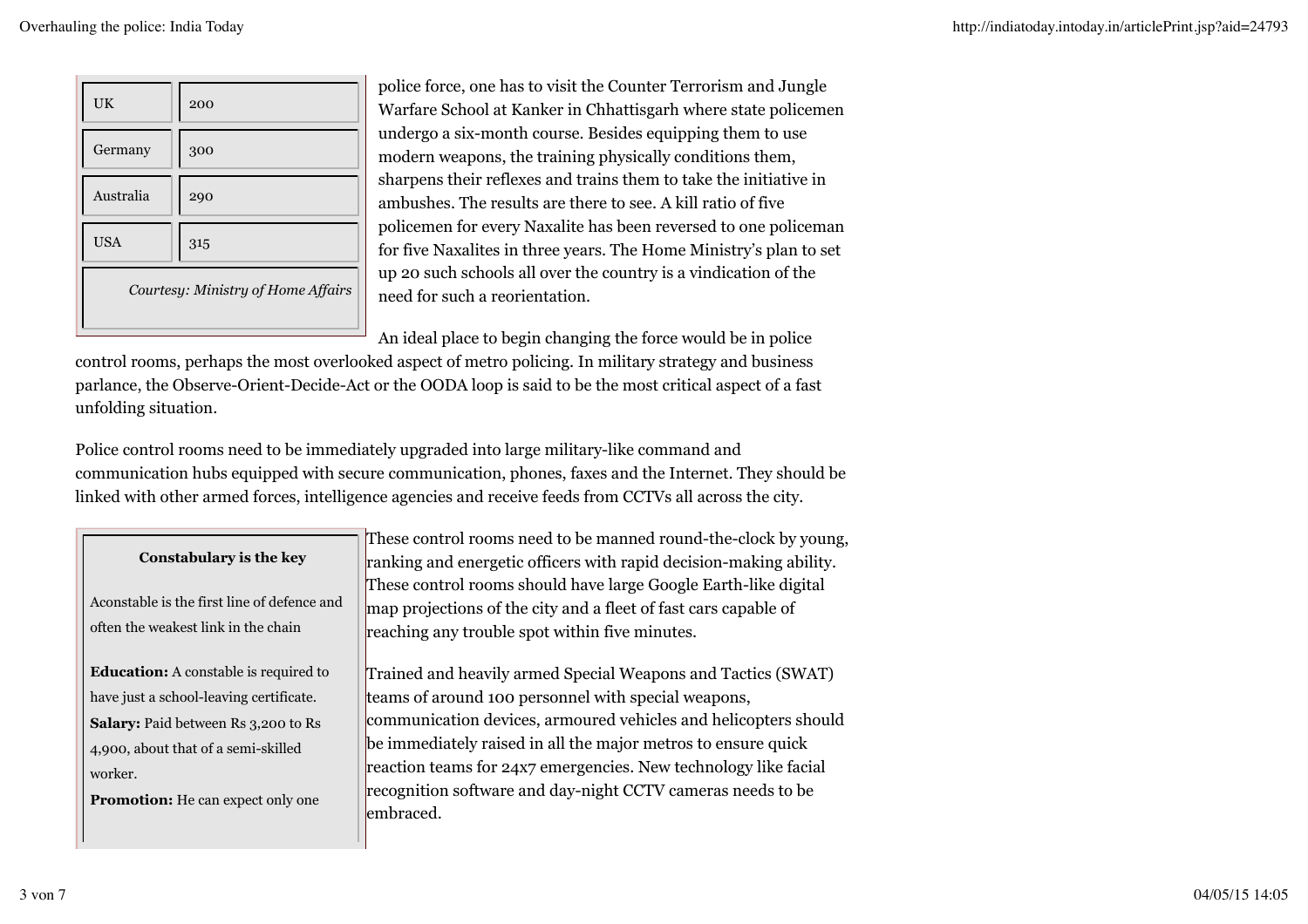|                                         | For the police forces, buying communication equipment and             |
|-----------------------------------------|-----------------------------------------------------------------------|
| promotion in his lifetime and generally | weaponry off-the-shelf is only one part of the challenge—cutting      |
| retires as a head constable.            | through bureaucratic red tape to spend money in time will be a        |
| No application of mind: All             | greater one.                                                          |
| investigative powers are with the SHO,  |                                                                       |
| leaving the constable as an automaton   | Training a policeman to use modern weapons is another challenge       |
| carrying out orders with no personal    | because an untrained policeman armed with a sophisticated             |
| initiative.                             | Heckler and Koch MP-5 sub-machine gun is as good as unarmed.          |
|                                         | Another measure would be to guard major landmarks and practice        |
| All India vacancies                     | counter-terrorism drills there. Digital blueprints of all major       |
|                                         | landmarks including hotels, IT parks, malls and large offices must    |
| Constables: 1.13 Lakh                   | be kept by the police to help plan for eventualities like hostage     |
|                                         | situations. Policemen must also be trained to act as negotiators in a |
| Sub Inspectors: 18,654                  | crisis situation.                                                     |
|                                         |                                                                       |
| <b>Dy SPs: 2099</b>                     | Intelligence branches need to be staffed with career officers.        |
|                                         | There's a need to create intelligence analysis units dedicated to     |
| Courtesy: Ministry of Home Affairs      | analysing inputs received from state and central intelligence         |
|                                         | agencies. Not being proactive on policing will mean an invitation to  |
|                                         | terrorists to strike at our engines of growth.                        |

### **EXPERTS' OPINION**

Security experts offer an insight into what can be done to ensure greater safety.

#### **Prakash Singh Former DG, BSF**

- Immediate filling up of vacancies in the police force.
- Stop using the police force to protect criminal-politicians.
- SWAT teams should be set up for metros.
- Effective control rooms to ensure a threeminute response time.

# **Julio Ribeiro**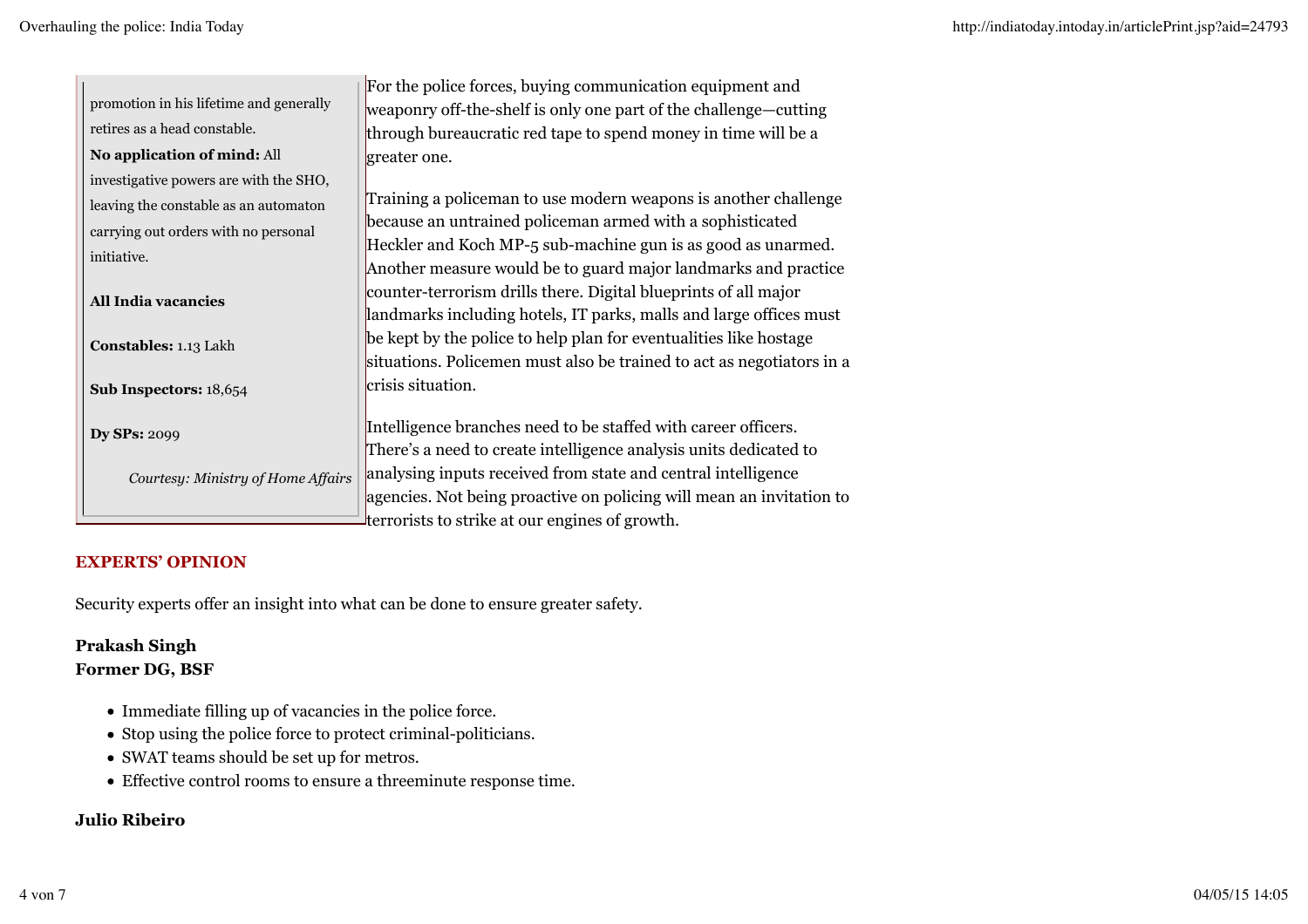#### **Former DGP, Punjab**

- Leaders should be selected from a list of empanelled officers
- Give operational freedom to senior officers.
- Investigation agency should be separate from law and order machinery.
- Public participation in policing.

#### **Brig B.K. Ponwar Director, CTJWS, Kanker**

- Policemen have to be combatised.
- Train them in reflex shooting for a counter-terrorism environment.
- Replace old rifles with modern carbines like MP-5.
- Improve leadership at ASI, SI and SP level.

## **Ajay Sahni**

# **ED, Centre for Conflict Studies**

- Invest in policing as a planned outlay.
- Utilise existing capacities more efficiently by retraining.
- Bring police-population ratios in line with required norms.
- Establish intelligence capacities within the State Police.

# **ACTION PLAN**

**CONTROL** rooms manned round-the-clock by energetic officers.

**SWAT** teams of 100 men in each city capable of withstanding and repelling heavy assaults, hostage situations and building intervention.

**INCREASE** in manpower. Filling up of all vacant posts.Reviving beat policing.

**POLICEMEN** to be trained in on-ground operational exercises for high building interventions in various locations like malls, multiplexes and hotels.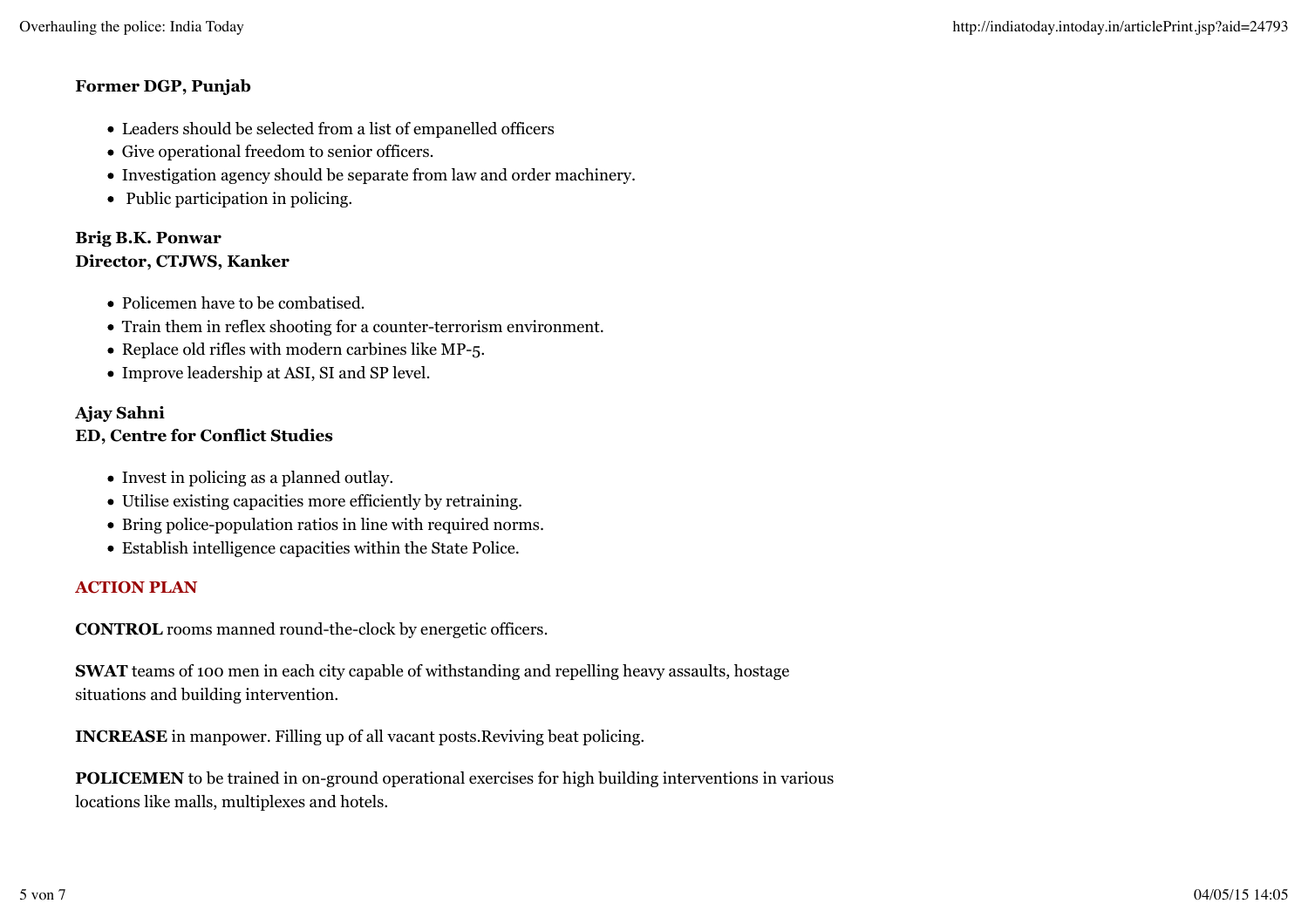**BETTER** training for all personnel. Frequent access to police firing ranges.

# **REORIENTATION** of the policeman—from a FIR-based post-crime approach to a pro-active initiative

—based approach.

#### **Related stories**



- **War on terror The Agenda**
- Editor-in-chief on the fight against terror
- What should be done to fight terror?
- $\boxplus$  Securing the home front against terror
- **T** Tackling Pakistan
- Modernising the NSG
- Upgrading intelligence
- $\blacktriangleright$  Safeguarding megacities
- Plugging vulnerable zones
- $\blacksquare$  Toughening the law
- $\boxdot$  Squeezing terror funding
- $\boxplus$  Strengthening the armed forces
- Winning in Kashmir
- Citizens' charter
	- Over 96,000 join the movement
	- **Letter Campaign:** Write to the Union Minister for Home Affairs
	- **Citizens' Charter:** What you can do | Read suggestions
	- **Take the pledge** | Read your messages
	- Ask our expert panel

Sms **WAR to 52424** to take the pledge